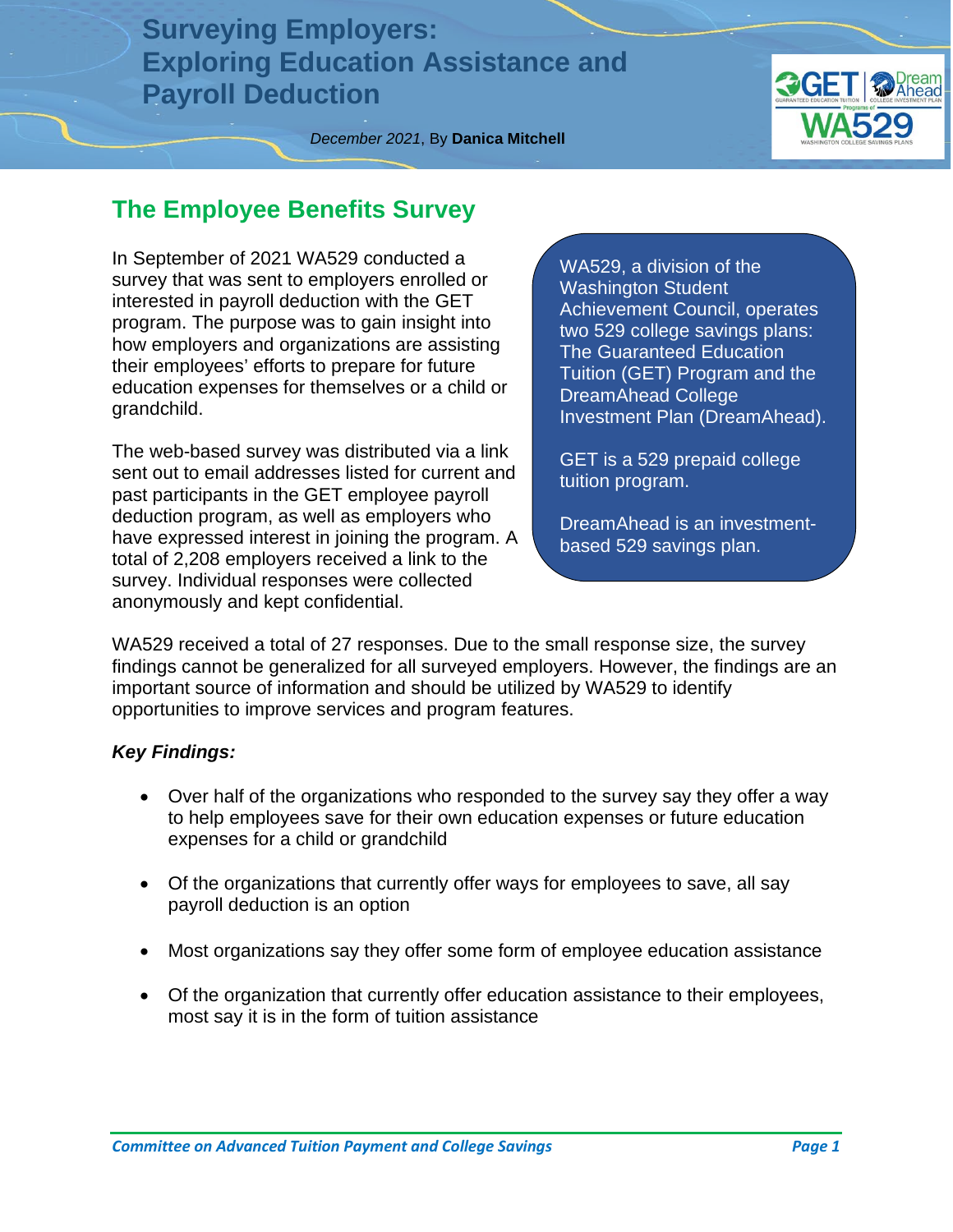### **Do organizations offer a way for employees to save for education expenses?**

*Figure 1. Over half of the organizations who answered the question say they offer a way to help employees save for their own education expenses or future education expenses for a child or grandchild.*



*Source: Washington Student Achievement Council, WA529 Analysis of Employee Benefits Survey, September 2021.*

Of those that answered the question if they offer a way to help employees save for their own education expenses or for future education expenses for a child or grandchild, twelve (12) said that they do (figure 1).

*Figure 2. Of the organizations that currently offer ways for employees to save, all say payroll deduction is an option.*



*Source: Washington Student Achievement Council, WA529 Analysis of Employee Benefits Survey, September 2021.*

When asked to elaborate on what is offered, all answered payroll deduction (figure 2). Though one answer said both payroll deduction and direct deposit are being offered.

There were some that answered no they do not currently offer savings options for their employees (11). When we explore their interest in offering savings options in the future, we can see that relatively few are interested. Three organizations indicated they are extremely or very interested in offering savings options to their employees. Five organizations said they are moderately interested.

The survey also asked if organizations offer an employer match for employee contributions to a 529 or other education savings plan. All that responded (12) said they do not offer an employer match.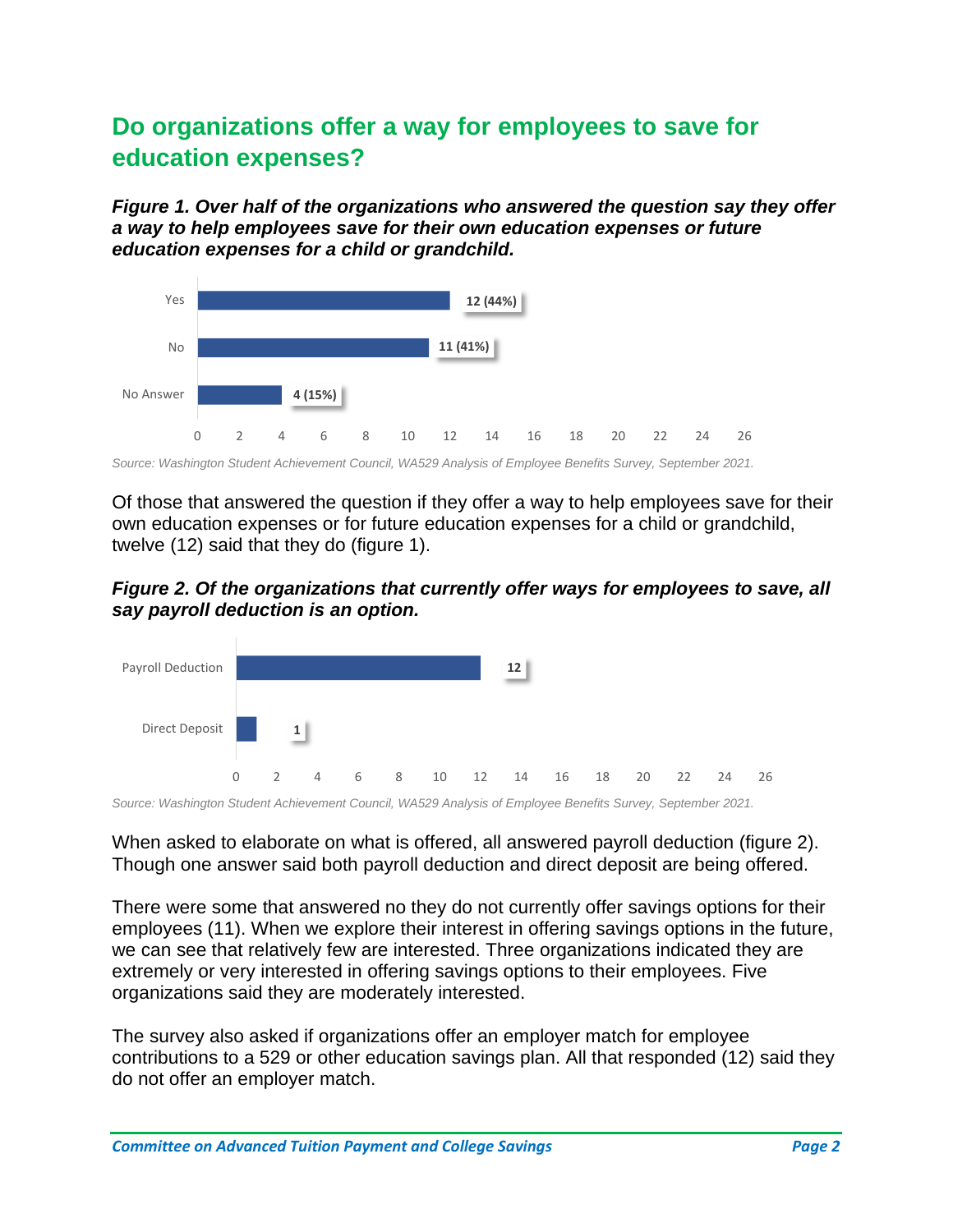### **Do organizations offer some form of employee education assistance?**



*Figure 3. Most organizations offer some form of employee education assistance.*

*Source: Washington Student Achievement Council, WA529 Analysis of Employee Benefits Survey, September 2021.*

When asked if they offer some form of employee education assistance, most organizations said they do. Seventeen organizations said they offer education assistance to their employees (figure 3). Of those that offer education assistance, most (16) said it is in the form of tuition assistance. When examining the results further we can see that three of those who offer tuition assistance also offer a scholarship program and loan repayment support.

*Figure 4. Of those that said they do not currently offer employee education assistance, most said they are not likely to offer it in the future.* 



*Source: Washington Student Achievement Council, WA529 Analysis of Employee Benefits Survey, September 2021.*